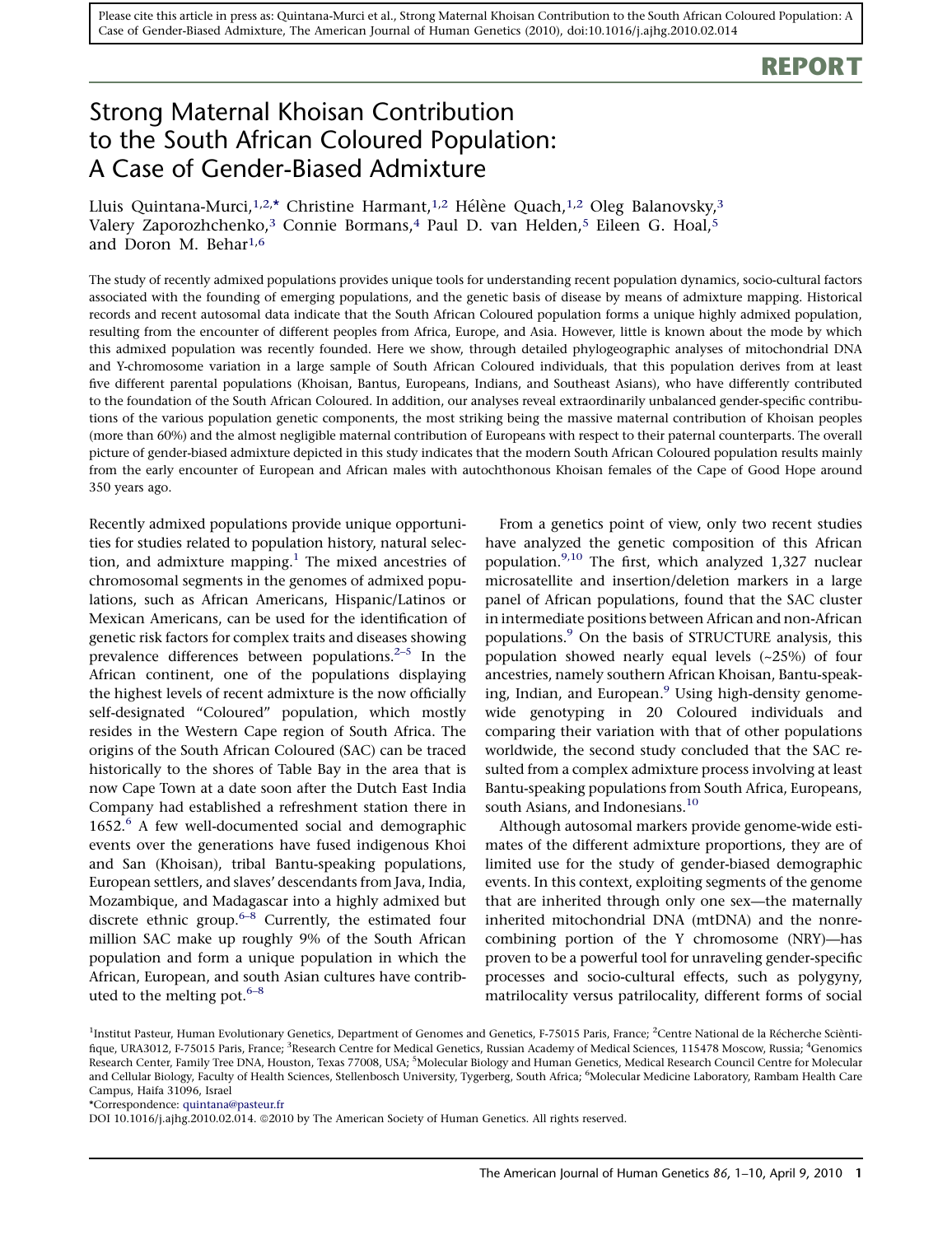<span id="page-1-0"></span>

| Table 1. MtDNA Haplogroup Frequencies and Diversity Indices Observed in the South African Coloured Population |                         |                |                           |               |        |               |          |                      |          |
|---------------------------------------------------------------------------------------------------------------|-------------------------|----------------|---------------------------|---------------|--------|---------------|----------|----------------------|----------|
| mtDNA Haplogroup <sup>a</sup>                                                                                 | n <sup>b</sup>          | <b>Percent</b> | $\mathbf{k}^{\mathsf{c}}$ | Hg D $(SD)^d$ |        | Ht D $(SD)^e$ |          | Pi (SD) <sup>f</sup> |          |
| South/southeast Asian                                                                                         |                         |                |                           |               |        |               |          |                      |          |
| Total                                                                                                         | 445                     | 79.04          | 96                        | 0.85          | (0.01) | 0.93          | (0.01)   | 6.81                 | (3.21)   |
| L0d2a                                                                                                         | 125                     | 22.20          | 12                        |               |        | 0.28          | (0.05)   | 0.32                 | (0.32)   |
| L0d1b                                                                                                         | 95                      | 16.87          | 18                        |               |        | 0.87          | (0.02)   | 2.22                 | (1.24)   |
| ${\it L0d1a1^g}$                                                                                              | 42                      | 7.46           | 5                         |               |        | 0.26          | (0.09)   | 0.28                 | (0.31)   |
| L2a1                                                                                                          | 26                      | 4.62           | 9                         |               |        | 0.83          | (0.04)   | 3.34                 | (1.77)   |
| L0d1a                                                                                                         | 19                      | 3.37           | 6                         |               |        | 0.70          | (0.10)   | 1.49                 | (0.94)   |
| L0d2c                                                                                                         | 19                      | 3.37           | $\overline{4}$            |               |        | 0.45          | (0.13)   | 0.49                 | (0.44)   |
| L0d3                                                                                                          | 19                      | 3.37           | 6                         |               |        | 0.79          | (0.06)   | 1.30                 | (0.85)   |
| LOa2                                                                                                          | 18                      | 3.20           | 3                         |               |        | 0.21          | (0.12)   | 0.22                 | (0.27)   |
| L3d1a1                                                                                                        | 11                      | 1.95           | $\mathbf{2}$              |               |        | 0.54          | (0.07)   | 0.54                 | (0.48)   |
| L0d1c                                                                                                         | 10                      | 1.78           | 3                         |               |        | 0.38          | (0.18)   | 0.96                 | (0.71)   |
| L3e1b                                                                                                         | $\bf 8$                 | 1.42           | $\boldsymbol{2}$          |               |        | 0.54          | (0.12)   | 1.07                 | (0.79)   |
| L0a1b                                                                                                         | 7                       | 1.24           | 3                         |               |        | 0.52          | (0.21)   | 0.76                 | (0.62)   |
| L0d2b                                                                                                         | 6                       | 1.07           | $\mathbf{1}$              |               |        | $\ldots$      | $\ldots$ | $\ldots$             | $\ldots$ |
| L3e1a                                                                                                         | 6                       | 1.07           | 3                         |               |        | 0.73          | (0.16)   | 1.13                 | (0.85)   |
| L1c2                                                                                                          | 5                       | 0.89           | 5                         |               |        | 1.00          | (0.13)   | 4.40                 | (2.61)   |
| L3d3                                                                                                          | 5                       | 0.89           | $\mathbf{1}$              |               |        | $\ldots$      | $\ldots$ | $\dots$              | $\ldots$ |
| L4b2                                                                                                          | 5                       | 0.89           | $\mathbf{1}$              |               |        | $\ldots$      | $\ldots$ | $\ldots$             | $\ldots$ |
| L1b                                                                                                           | 3                       | 0.53           | $\mathbf{1}$              |               |        | $\ldots$      | $\ldots$ | $\ldots$             | $\ldots$ |
| L3e3                                                                                                          | 3                       | 0.53           | $\mathbf{1}$              |               |        | $\ldots$      | $\ldots$ | $\ldots$             | $\ldots$ |
| L3f                                                                                                           | 3                       | 0.53           | $\mathbf{1}$              |               |        | $\ldots$      | $\ldots$ | $\ldots$             | $\ldots$ |
| L0d2                                                                                                          | $\overline{\mathbf{c}}$ | 0.36           | $\sqrt{2}$                |               |        | 1.00          | (0.50)   | 3.00                 | (2.45)   |
| L3e2                                                                                                          | $\boldsymbol{2}$        | 0.36           | $\mathbf{1}$              |               |        | $\ldots$      | $\ldots$ | $\ldots$             | $\ldots$ |
| L5c                                                                                                           | $\boldsymbol{2}$        | 0.36           | $\sqrt{2}$                |               |        | 1.00          | (0.50)   | 3.00                 | (2.45)   |
| ${\it LOdd1c1}$                                                                                               | $1\,$                   | $\rm 0.18$     | $\mathbf{1}$              |               |        | $\cdots$      | $\ldots$ | $\ldots$             | $\ldots$ |
| L1c3a                                                                                                         | $\mathbf{1}$            | $0.18\,$       | $\mathbf{1}$              |               |        | $\ldots$      | $\ldots$ | $\ldots$             | $\ldots$ |
| L2c                                                                                                           | $\mathbf{1}$            | $0.18\,$       | $1\,$                     |               |        | $\ldots$      | $\ldots$ | $\ldots$             | $\ldots$ |
| L3e2b                                                                                                         | $\mathbf{1}$            | 0.18           | $1\,$                     |               |        | $\cdots$      | $\ldots$ | $\cdots$             | $\cdots$ |
| <b>West Eurasian/European</b>                                                                                 |                         |                |                           |               |        |               |          |                      |          |
| Total                                                                                                         | 26                      | 4.62           | 11                        | 0.70          | (0.07) | 0.75          | (0.09)   | 5.52                 | (2.74)   |
| U5a1                                                                                                          | 13                      | 2.31           | $\mathbf{1}$              |               |        | $\ldots$      | $\ldots$ | $\ldots$             | $\ldots$ |
| U2e                                                                                                           | 6                       | 1.07           | $\overline{4}$            |               |        | 0.87          | (0.13)   | 1.47                 | (1.03)   |
| H                                                                                                             | 3                       | 0.53           | 2                         |               |        | 0.67          | (0.31)   | 0.66                 | (0.66)   |
| T <sub>2</sub> b                                                                                              | 2                       | 0.36           | $\mathbf{2}$              |               |        | 1.00          | (0.50)   | 3.00                 | (2.45)   |
| HV                                                                                                            | $\mathbf{1}$            | 0.18           | $\mathbf{1}$              |               |        | $\ldots$      | $\ldots$ | $\ldots$             | $\ldots$ |
| K                                                                                                             | $\mathbf{1}$            | 0.18           | $\mathbf{1}$              |               |        | $\ldots$      | $\ldots$ | $\ldots$             | $\ldots$ |
| South/southeast Asian                                                                                         |                         |                |                           |               |        |               |          |                      |          |
| Total                                                                                                         | 92                      | 16.34          | 48                        | 0.69          | (0.05) | 0.97          | (0.01)   | 5.82                 | (2.81)   |
| M                                                                                                             | 49                      | 8.70           | 28                        |               |        | 0.96          | (0.01)   | 3.88                 | (1.98)   |
| U2c                                                                                                           | 13                      | 2.31           | $\mathbf{2}$              |               |        | 0.46          | (0.11)   | 0.92                 | (0.68)   |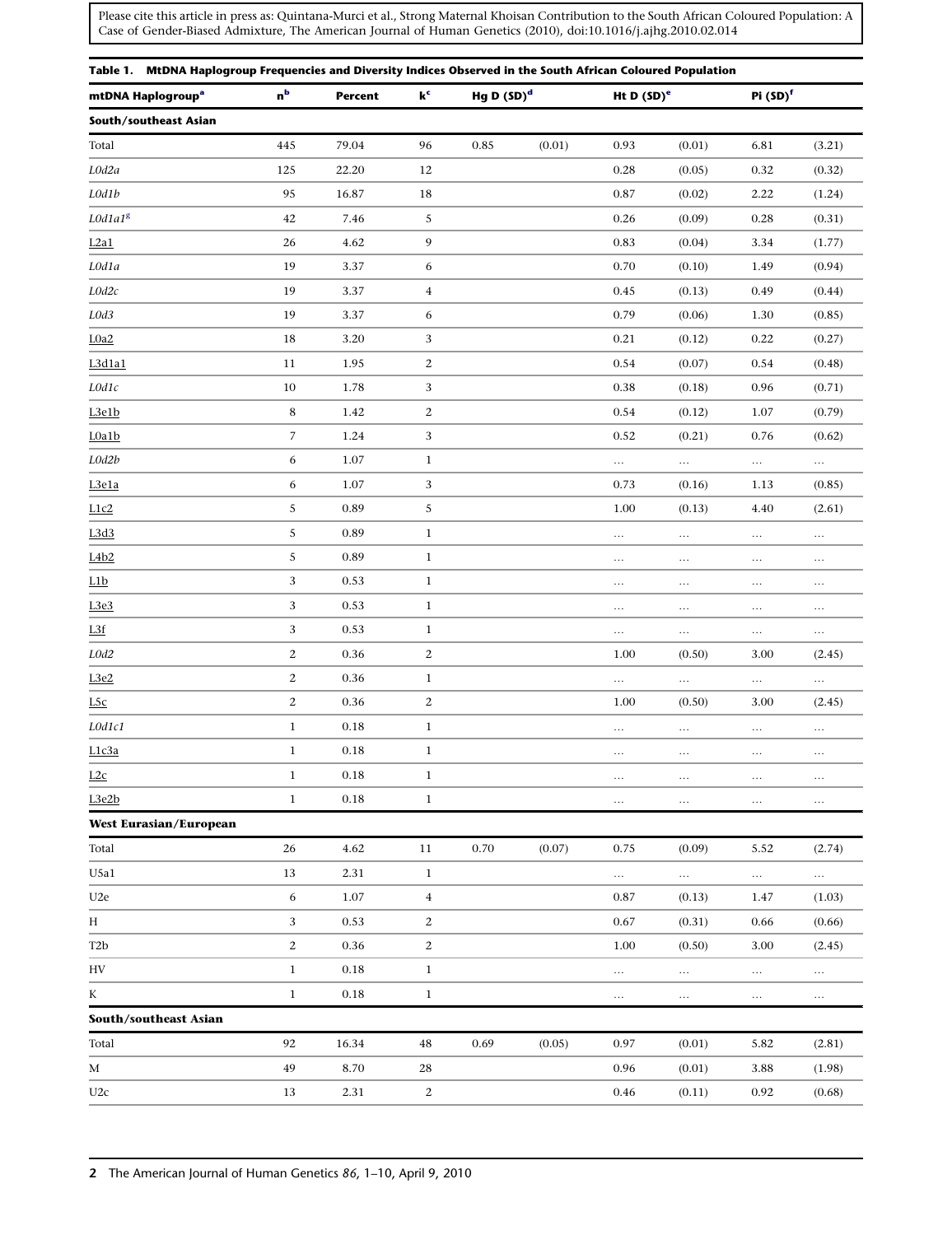<span id="page-2-0"></span>

| Table 1. Continued            |                |                |                           |               |               |          |                      |          |  |
|-------------------------------|----------------|----------------|---------------------------|---------------|---------------|----------|----------------------|----------|--|
| mtDNA Haplogroup <sup>a</sup> | n <sup>b</sup> | <b>Percent</b> | $\mathbf{k}^{\mathsf{c}}$ | Hg D $(SD)^d$ | Ht D $(SD)^e$ |          | Pi (SD) <sup>f</sup> |          |  |
| South/southeast Asian         |                |                |                           |               |               |          |                      |          |  |
| U <sub>2</sub> b              | 6              | 1.07           | 3                         |               | 0.73          | (0.15)   | 4.13                 | (2.39)   |  |
| B <sub>4</sub>                | 5              | 0.89           | 3                         |               | 0.70          | (0.22)   | 3.40                 | (2.08)   |  |
| R6                            | 5              | 0.89           |                           |               | $\cdots$      | $\cdots$ | $\cdots$             | $\cdots$ |  |
| U7                            | $\overline{4}$ | 0.71           |                           |               | $\cdots$      | $\cdots$ | $\cdots$             | $\cdots$ |  |
| F <sub>1</sub> a              | 3              | 0.53           | 3                         |               | 1.00          | (0.27)   | 1.33                 | (1.09)   |  |
| $\mathbb{R}$                  | $\overline{4}$ | 0.71           | $\overline{4}$            |               | 1.00          | (0.18)   | 5.67                 | (3.44)   |  |
| R5                            | 2              | 0.36           | 2                         |               | 1.00          | (0.50)   | 5.00                 | (3.87)   |  |
| B5a                           |                | 0.18           |                           |               | $\cdots$      | $\cdots$ | $\cdots$             | $\cdots$ |  |

Note: Table S1 provides the full haplogroup and haplotype (HVS-I) dataset.<br><sup>a</sup> Khoisan-specific Hgs are in italics; pan-African Hgs are underlined.<br><sup>b</sup> Number of individuals.<br><sup>c</sup> Number of observed HVS-I haplotypes.<br><sup>d</sup> G

<sup>g</sup> We labeled this new clade, L0d1a1 (see Figure S1), according to the rules previously described.<sup>[66](#page-9-0)</sup>

organization, and gender-biased admixture,  $18-27$  that might have influenced human evolution. $11-17$  An additional advantage of these genetic systems is that they are more sensitive to effects of genetic drift because of their up to four-fold reduction in effective population size relative to the autosomes and their lack of recombination, so they present increased resolution in discriminating between closely related populations.

In the context of SAC, where various continental gene contributions are expected, the use of the uniparentally inherited markers should be optimal given the deep phylogenetic separation of the mtDNA and NRY lineages between the different continents<sup>[12,17](#page-8-0)</sup> from which the SAC population originated.<sup>[6](#page-7-0)</sup> Here, we took advantage of the well-resolved phylogenies and strong geographic clustering of mtDNA and NRY lineages<sup>11,12,14</sup>,17 to (1) dissect the maternal and paternal phylogeographic components of the SAC, (2) characterize in detail their contemporary gender-specific proportions of suspected African, European, and Asian parental ancestries, and (3) unmask possible gender-biased admixture during the foundation of this population. To this end, we analyzed mtDNA and NRY diversity in a large sample of 590 unrelated individuals self-identified as South African Coloured. Samples were collected in the Western Cape in areas that are predominantly Christian and therefore do not include people of the group known as ''Cape Malays.'' Of the 590 donors, 315 were females, and 275 were males. We were technically able to genotype a total of 563 mtDNA genomes and 228 Y chromosomes (Table S1, available online). For all subjects, appropriate informed consent was obtained, and institutional review boards at the Faculty of Health Sciences, Stellenbosch University, South Africa and Institut Pasteur (n° RBM 2008.06) approved all procedures.

We first defined the maternal ancestry of the SAC population by analyzing a total of 64 mtDNA binary markers, selected on the basis of complete mtDNA genome phylogenies,[17,28–30](#page-8-0) and sequencing the Hyper Variable Segment-I (HVS-I) (Figure S1; Table S1). The 64 binary markers were tested in a hierarchical order (Figure S1) by fluorescence polarization (VICTOR-2TM Technology; Perkin Elmer) or direct sequencing. Variable positions at the HVS-I were determined from positions 16,024–16,383. Sequencing was performed on a 3730xl DNA Analyzer (Applied Biosystems). We used the resulting dataset to place each of the mtDNA genomes into its respective haplogroup (Hg) and to infer the continental and within-continental geographic origin of each of them. Our analyses revealed 43 different Hgs [\(Table 1](#page-1-0)), all known to coalesce prior to the foundation of the SAC population.<sup>17</sup> The vast majority of the maternal gene pool of the SAC is of clear sub-Saharan African origin: 79% of their mtDNA lineages belong to the various sub-Saharan African  $L(xM,N) Hgs^{29,31}$  [\(Table 1](#page-1-0); [Figure 1\)](#page-3-0). It is remarkable that fully 60% of SAC mtDNAs belong to Hg L0d. This Hg, together with L0k, has been shown to be specific to the Khoisan peoples of South Africa (e.g., Juj'hoansi San, !Xun/Khwe, !Xun, and !Kung), and not to all click speakers; it is virtually absent from other populations across Africa.[29,32–34](#page-8-0) Recent complete mtDNA genome sequence data have shown that both L0d and L0k probably evolved within the ancestors of the Khoisan people and are indeed autochthonous to South Africa.<sup>[29](#page-8-0)</sup> To dissect the structure of Hg L0d, we typed 11 markers that are diagnostic of the internal L0d subclades (Figure S1). Our analyses revealed that all SAC L0d lineages can be classified into the three major L0d1, L0d2, and L0d3 subclades; L0d2a and L0d1b are the most frequently observed (22% and 17%, respectively, [Table 1](#page-1-0)). Overall, the exceptionally high frequency of the different L0d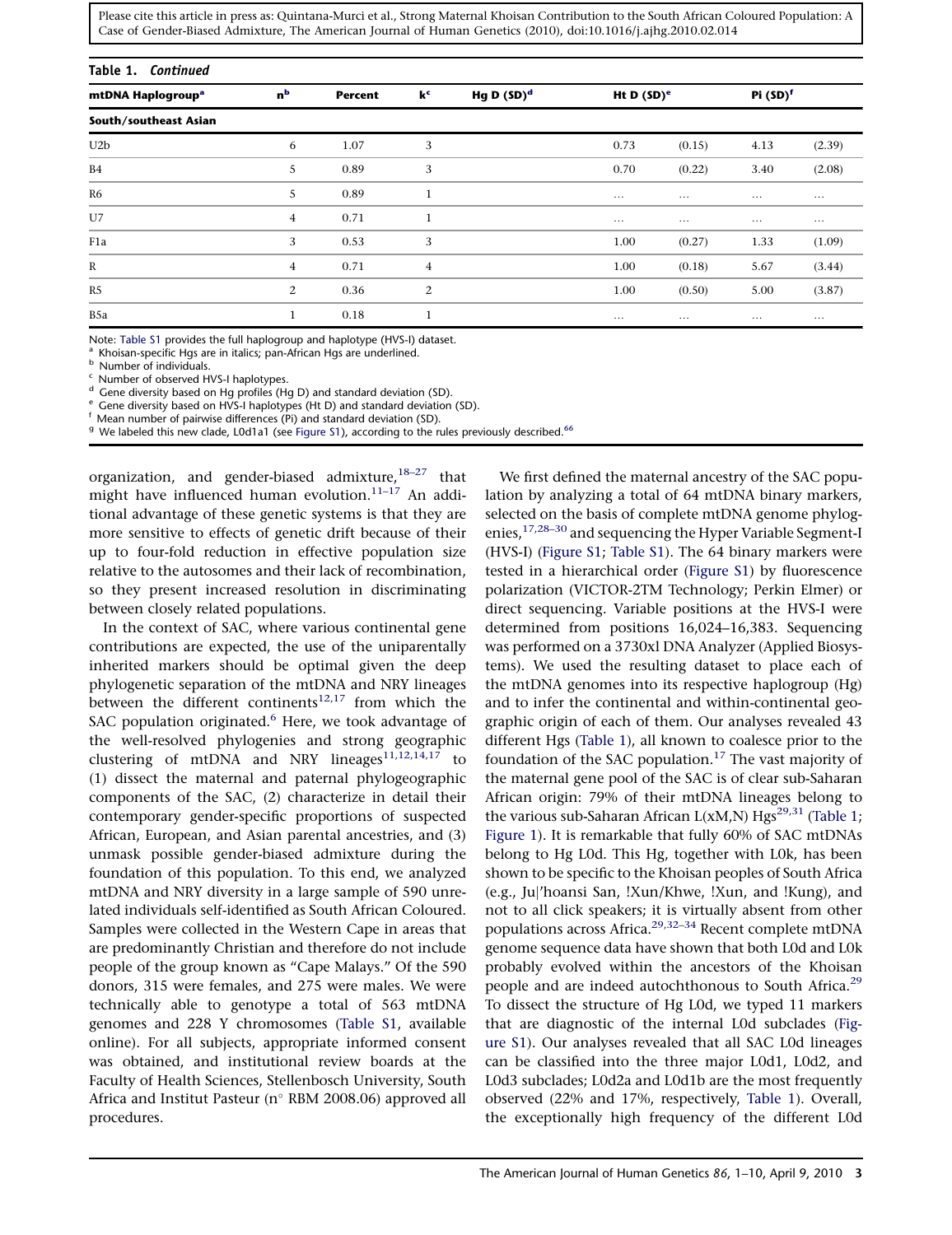<span id="page-3-0"></span>

Figure 1. Diverse Continental Origins of Maternal and Paternal Contributions to the South African Coloured

Bar sizes reflect the combined frequencies of all haplogroups, indicated separately for mtDNA and NRY, associated with the sub-Saharan African, west Eurasian/European, and south/southeast Asian genetic components (Table S1, [Tables 1 and 2\)](#page-1-0).

subclades among SAC indicates a substantial maternal contribution of the Khoisan people to the foundation of the SAC population.

The additional 19% of African maternal lineages observed in SAC comprise the various L0a, L1, L2, L3, L4, and L5 clades [\(Table 1](#page-1-0)), which are thought to have been introduced to South Africa during the recent Bantu expan-sion.<sup>[31,35](#page-8-0)</sup> Because today these lineages are also observed in the Khoisan  $(*40\%)$ ,  $^{29,33,34}$  $^{29,33,34}$  $^{29,33,34}$  they should be seen as lineages of ''pan-African'' origin. Their presence among SAC reflects either direct gene flow from Bantu peoples or indirect Bantu contribution via admixture with the Khoisan, who have received these lineages through their prior admixture with Bantus.<sup>[29](#page-8-0)</sup> In the latter case, the actual maternal contribution of the Khoisan to the SAC population would be up to 79%.

The second most important maternal contribution (16.3%) observed among the SAC is of clear south/southeast Asian origin, as attested by the presence of Hgs B4 and B5a, which are mostly observed among East and Southeast Asians,<sup>[36](#page-8-0)</sup> and Hgs M, R, R5, R6, U2b, U2c, and U7, which are instead characteristic of the Indo-Gangetic region $37,38$ (Figure 1; [Table 1\)](#page-1-0). The most prevalent lineage (8.7%) accounting for this component is the macro-Hg M, which largely characterizes the Indian subcontinent.<sup>[39,40](#page-8-0)</sup> Despite the extraordinary genetic and geographic variation of macro-Hg M, some inferences can be made from its internal HVS-I haplotype variation. The HVS-I positions 16274– 16319, 16126, 16129, 16318T, and 16327–16330 have been suggested to be diagnostic for Hgs M2, M3, M5, M18 and M41, respectively.  $39,40$  These Hgs have been all observed throughout India at varying frequencies depending on the geographic regions. $37$  For example, the M5 samples found among the SAC, which contain the transversion 16265C, have been previously observed in West Bengal, Gujarat, Maharashtra, and Uttar Pradesh among

Brahmin and tribal populations.<sup>[37](#page-8-0)</sup> With respect to non-M Hgs, R5 and R6 clearly characterize Indian and Pakistani populations.<sup>38</sup> In our dataset (Table S1), we observed five samples belonging to Hg R6 and all sharing the HVS-I haplotype (16129-16266-16318-16320-16362), which has been previously observed in Andhra Pradesh tribal and West Bengal Kurmi populations. $37$  Likewise, the exact Hg U7 haplotype 16069-16274-16318T, which we found in four SAC samples, has been previously described in Gujarat, Maharashtra, and western India, and one-step derivatives have been described in Andhra Pradesh.<sup>[37,41](#page-8-0)</sup> Overall, the Asian maternal component present in the SAC can largely be traced back to the Indo-Gangetic region, although there is anecdotal presence of lineages originating in Southeast Asia. Because historical records suggest Madagascar as a one of the sources of South African slaves, $<sup>7</sup>$  $<sup>7</sup>$  $<sup>7</sup>$  the presence</sup> of Southeast Asian mtDNA lineages (i.e., B4 and B5a) among the SAC may attest, at least partially, admixture with Malagasy via the prior admixture of Southeast Asians and sub-Saharan Africans in Madagascar.<sup>42</sup>

Finally, the least dominant maternal component is the West Eurasian one. Only 4.6% of the SAC variation can be attributed to typical European Hgs, including U5a1, U2e, H, T2b, HV, and K (Figure 1; [Table 1](#page-1-0)). Although these Hgs have a wide West Eurasian distribution,  $43,44$  their presence among the SAC indicates that their origin is most probably European, and hence they are referred to herein as such. Indeed, half of the observed SAC mtDNA genomes of European ancestry belong to the same Hg U5a1 haplotype (16145-16189-16192-16256-16270) ([Table 1](#page-1-0) and Table S1), which has been previously observed at low population frequencies.[43,45](#page-9-0) This observation might attest to a single female founder's having harbored this Hg, and the lack of internal variation of Hg U5a1 might be explained by the short time period that has elapsed since the founding event when one considers the mutation rate of the mtDNA HVS-I.<sup>[46](#page-9-0)</sup> Thus, the actual contribution of European females to the founding of the maternal gene pool of the SAC might be even smaller than the percentage observed among contemporary SAC.

To define the paternal ancestry of the SAC, we analyzed the Y chromosomes by means of 46 binary markers and 14 short tandem repeats (Y-STRs) (Table S1). The binary markers were hierarchically typed (Figure S2) by TaqMan assays or direct sequencing, as previously reported. $47$  For the microsatellite analysis, the Y-STRs genotyped were DYS19, DYS385a, DYS385b, DYS388, DYS389I, DYS389II, DYS390, DYS391, DYS392, DYS393, DYS426, DYS437, DYS438, and DYS439. PCR products were electrophoresed on a 3730xl Genetic Analyzer (Applied Biosystems), and fragment lengths were converted to repeat number by the use of allelic ladders. Genotyping of binary markers yielded a total of 21 different Hgs [\(Table 2](#page-4-0)), and as for mtDNA lineages, all these Hgs are known to coalesce prior to the foundation of the SAC population. $47$  In contrast with mtDNA results, the sub-Saharan African paternal component of the SAC was almost half (45.2%) that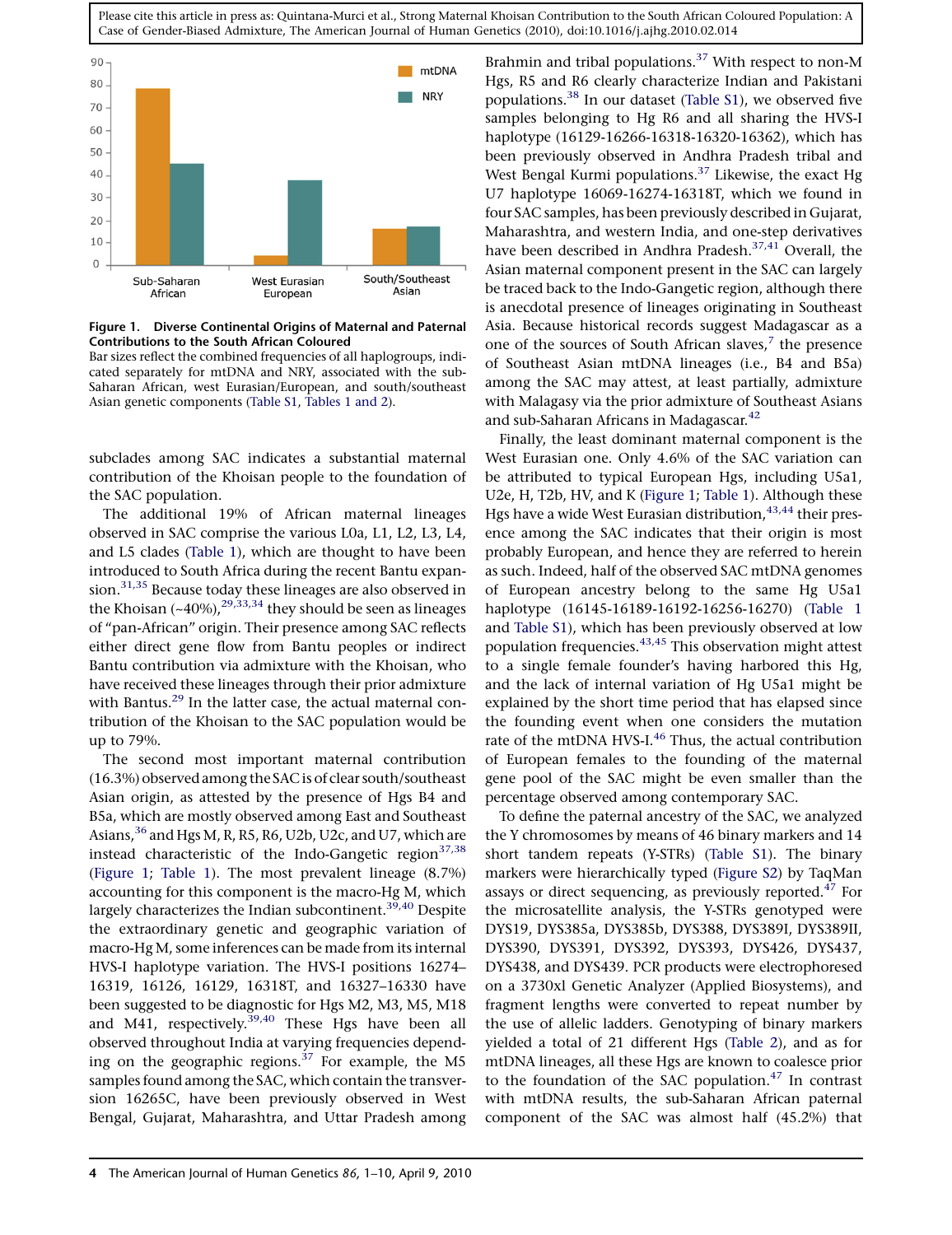<span id="page-4-0"></span>

| Y-Chromosome Hg <sup>a</sup>               | n <sup>b</sup>   | <b>Percent</b> | $\mathbf{k}^{\mathsf{c}}$ | Hg D $(SD)^d$ |        | Ht D $(SD)^e$ |          | Pi (SD) <sup>f</sup> |          |
|--------------------------------------------|------------------|----------------|---------------------------|---------------|--------|---------------|----------|----------------------|----------|
| Sub-Saharan African                        |                  |                |                           |               |        |               |          |                      |          |
| Total                                      | 103              | 45.18          | 78                        | 0.68          | (0.04) | 0.99          | (0.00)   | 7.43                 | (3.50)   |
| $E-M2$                                     | 55               | 24.12          | 43                        |               |        | 0.99          | (0.01)   | 5.05                 | (2.48)   |
| E-P68*                                     | 13               | 5.70           | 9                         |               |        | 0.92          | (0.06)   | 2.83                 | (1.59)   |
| A-M51                                      | 12               | 5.26           | 8                         |               |        | 0.94          | (0.05)   | 6.97                 | (3.52)   |
| B-M150*                                    | $11\,$           | 4.82           | 8                         |               |        | 0.89          | (0.09)   | 2.18                 | (1.30)   |
| E-M35 (xM78, M81, M123, M281)              | $\bf8$           | 3.51           | 6                         |               |        | 0.93          | (0.08)   | 3.78                 | (2.13)   |
| <b>B-M112</b>                              | 3                | 1.32           | 3                         |               |        | 1.00          | (0.27)   | 9.00                 | (5.72)   |
| E-M123*                                    | $\mathbf{1}$     | 0.44           | $\mathbf{1}$              |               |        | $\ldots$      | $\ldots$ | $\ldots$             | $\ldots$ |
| <b>West Eurasian/European</b>              |                  |                |                           |               |        |               |          |                      |          |
| Total                                      | 86               | 37.72          | 67                        | 0.70          | (0.04) | 0.99          | (0.00)   | 8.44                 | (3.94)   |
| R-M343                                     | 41               | 17.98          | 30                        |               |        | 0.98          | (0.01)   | 4.97                 | (2.46)   |
| I-M170                                     | 20               | 8.77           | 17                        |               |        | 0.99          | (0.02)   | 7.39                 | (3.61)   |
| $R-M178$                                   | 12               | 5.26           | 10                        |               |        | 0.97          | (0.04)   | 3.63                 | (1.98)   |
| E-M78                                      | 5                | 2.19           | $\sqrt{5}$                |               |        | 1.00          | (0.13)   | 4.10                 | (2.45)   |
| T-M70                                      | $\overline{4}$   | 1.75           | $\mathbf{1}$              |               |        | $\ldots$      | $\ldots$ | $\ldots$             | $\ldots$ |
| G-M201                                     | $\mathbf{2}$     | 0.88           | $\boldsymbol{2}$          |               |        | 1.00          | (0.50)   | 7.00                 | (5.29)   |
| J-M304                                     | $\boldsymbol{2}$ | 0.88           | $\boldsymbol{2}$          |               |        | 1.00          | (0.50)   | 6.00                 | (4.58)   |
| <b>South/southeast Asian</b>               |                  |                |                           |               |        |               |          |                      |          |
| Total                                      | 39               | 17.11          | 31                        | 0.81          | (0.04) | 0.98          | (0.01)   | 8.80                 | (4.15)   |
| F-M89 (xM201, M69, M170, M304, M9)         | 14               | 6.14           | 13                        |               |        | 0.99          | (0.03)   | 8.31                 | (4.09)   |
| O-M122                                     | $\,$ 8 $\,$      | 3.51           | $\sqrt{5}$                |               |        | 0.79          | (0.15)   | 2.61                 | (1.55)   |
| H-M69                                      | 5                | 2.19           | 3                         |               |        | 0.83          | (0.22)   | 6.33                 | (3.80)   |
| O-M119                                     | $\overline{4}$   | 1.75           | 2                         |               |        | 0.50          | (0.26)   | 1.00                 | (0.82)   |
| R-M124                                     | 3                | 1.32           | 3                         |               |        | 1.00          | (0.27)   | 6.33                 | (4.12)   |
| K-M9 (XM20, M186, LLY22 g, M175, M45, M70) | 3                | 1.32           | 3                         |               |        | 1.00          | (0.27)   | 6.67                 | (4.32)   |
| O-M95                                      | $\mathbf{2}$     | 0.88           | $\overline{c}$            |               |        | 1.00          | (0.50)   | 8.00                 | (6.00)   |

Note: Table S1 provides the full haplogroup and haplotype (STR) dataset.<br>ª Khoisan-specific Hg is in italics; pan-African Hgs are underlined; Bantu-specific Hgs are marked with an asterisk. We followed the nomenclature con recommended by the Y Chromosome Consortium.<sup>[47](#page-9-0)</sup>

<sup>b</sup> Number of individuals.<br>
<sup>c</sup> Number of observed STR haplotypes.<br>
<sup>d</sup> Gene diversity based on STR haplotypes (Hg D) and standard deviation (SD).<br>
<sup>e</sup> Gene diversity based on STR haplotypes (Ht D) and standard deviation

<sup>g</sup> Hg R-M17 can also be of Indian origin.

observed on the maternal side (79%, [Figure 1](#page-3-0)). This component was clearly dominated by the pan-African Hg E-M2, which constituted 24.1% of the entire variation. Hg E-M2 is restricted to sub-Saharan African populations; it reaches the highest frequencies (up to 90%) across Bantu-speaking groups<sup>[48](#page-9-0)</sup> and varies in its distribution among Khoisan groups  $(-40\%)$ .<sup>[33,34,49](#page-8-0)</sup> Because the multiple Hg E-M2-derived branches do not exhibit a clear population clustering<sup>[50](#page-9-0)</sup> and microsatellite networks for paragroup E-M2 are noninformative as a result of the multiple reticulations observed  $(50 \text{ and data not shown})$  $(50 \text{ and data not shown})$  $(50 \text{ and data not shown})$ , the presence of Hg E-M2 among the SAC, although it could attest to Khoisan contribution, can only be attributed to a component originating south of the Sahara desert. Likewise, the presence of the Hgs E-M35 (xM78, M81, M123, M281) (3.5%) and B-M112 (1.3%), which are shared between Khoisan and Bantu speakers,<sup>[33,34](#page-8-0)</sup> reflect a general pan-African component. Actually, this phylogenetically unresolved pan-African component prevents the ability to test for a prior Bantu-to-Khoisan paternal gene flow, as demonstrated for the maternal side.<sup>[29,34](#page-8-0)</sup> By contrast, the presence of Hgs E-P68 (5.7%), B-M150 (4.8%), and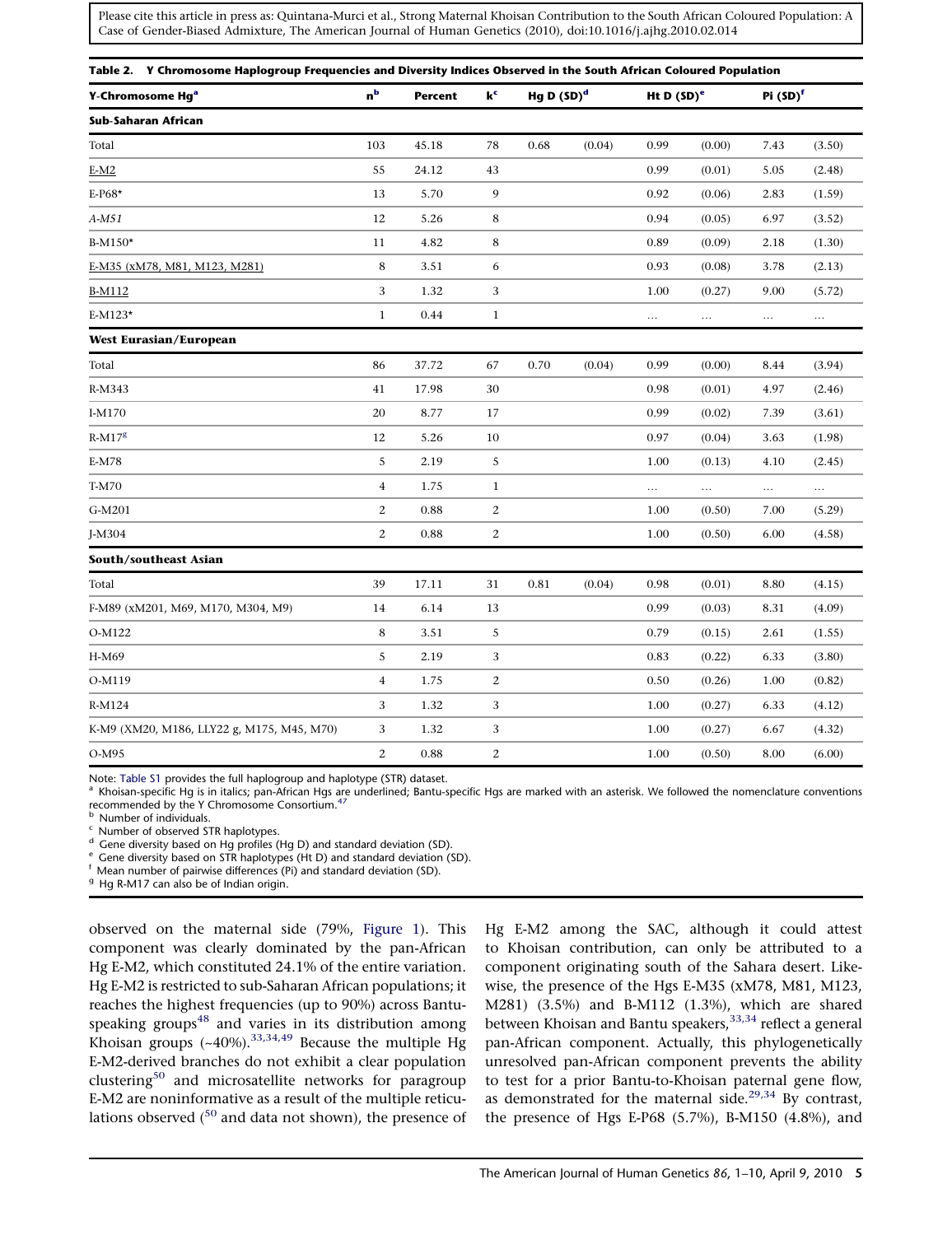E-M123 (0.4%), which have never been observed in Khoisan,[33,34](#page-8-0) most probably indicates admixture with Bantus. Finally, and in strong contrast with mtDNA results, only a minor fraction (5.3%) of the African paternal variation can be firmly attributed to the Khoisan, as attested by the presence of Hg A-M51, which has been observed only among Khoisan-speaking populations from Namibia and South Africa. $33,34$  Thus, although direct Hg frequencies clearly demonstrate both Khoisan and Bantu-specific signatures in contemporary SAC, most of their Y chromosomes can only be attributed to the large pan-African component [\(Table 2\)](#page-4-0).

Unlike the negligible European maternal component (<5%), the paternal contribution of West Eurasian lineages $51-53$  to the SAC turned out to be very important (>32.5%) [\(Figure 1](#page-3-0), [Table 2\)](#page-4-0). This is attested by the presence of Hgs R-M343 (18%), I-M170 (8.8%), R-M17 (5.3%), E-M78 (2.2%), T-M70 (1.7%), G-M201 (0.9%), and J-M304 (0.9%). Specifically, the most predominant West Eurasian lineage was Hg R-M343, which is by far the most frequent among Western Europeans, particularly along the Atlantic coast, and is also sporadically observed in the Near East and north and sub-Saharan Africa.<sup>[54](#page-9-0)</sup> To further localize the geographic origin of the SAC Hg R-M343 chromosomes, we compared their internal STR haplotype variation (Table S1) with that observed at 52,270 haplotypes from 363 populations worldwide (Y Chromosome Haplotype Reference Database, YHRD) by using the 12 overlapping STRs: DYS19, DYS385a, DYS385b, DYS389-I, DYS389-II, DYS390, DYS391, DYS392, DYS393, DYS437, DYS438, and DYS439. Our matching analyses revealed that 19 out of the 30 STR haplotypes exhibited by our 41 Hg R-M343 samples matched haplotypes from West Europe, suggesting a major Western European origin for our Hg R-M343 samples. Likewise, an important European Y chromosome contribution is indicated by the high prevalence of Hg I-M170 (~9%), which is virtually restricted to Europe.<sup>[55](#page-9-0)</sup> The third most important West Eurasian contribution to the SAC is illustrated by the presence of Hg R-M17, which is observed at high frequencies in Europe, particularly eastern Europe, but also in central and south Asia, including India.<sup>[53,56,57](#page-9-0)</sup> To characterize more precisely the geographic source of the 12 Hg R-M17 chromosomes, which account for ten STR haplotypes, we searched again for STR haplotype matches in the YHRD database. Most Hg R-M17 STR variation (seven haplotypes) matched with Western or Eastern Europeans, but a minority (three haplotypes) matched also in Asia, India, or north Africa. Finally, low frequencies of other typical West Eurasian Hgs (e.g., T-M70, G-M201) were observed. Altogether, our Y chromosome data revealed an important paternal West Eurasian component among the SAC, along with a predominant European contribution.

The least dominant paternal component observed in the SAC was that originating from south Asia<sup>56,58-61</sup> (17.5%, [Figure 1](#page-3-0) and [Table 2](#page-4-0)). F-M89 (xM201, M69, M170, M304, M9) (6.1%), H-M69 (2.2), and R-M124 (1.3%) are primarily associated with Indian populations,<sup>[58,62](#page-9-0)</sup> and

O-M122 (3.5%), O-M119 (1.7%), K-M9 (x M20, M186, LLY22 g, M175, M45, M70) (1.3%) and O-M95 (0.9%) are mainly found in southeast Asian populations, including China.[59,61](#page-9-0) The STR haplotype profiles associated with each of these Hgs were clearly consistent with Indian and southeast Asian geographic origins, respectively. Similar to the maternal component, the paternal southeast Asian lineages could have been introduced into the SAC population from Madagascar, via their prior existence among Malagasy.<sup>[42](#page-9-0)</sup>

Taken as a whole, both the mtDNA and NRY Hg profiles observed among the SAC population are concordant with a highly admixed population but also reveal exceedingly unbalanced gender-specific continental and within-continental genetic contributions. Indeed, our analyses indicate sharp and significant gender-related differences in the European and African contributions to the SAC [\(Figure 1\)](#page-3-0)  $(\chi^2 \text{ test}, p < 10^{-15})$ . The maternal European contribution turned out to be negligible (~5%), whereas its paternal counterpart is very high (at least 32.4%) and similar in size to the African component [\(Figure 1](#page-3-0) and [Tables 1](#page-1-0) [and 2\)](#page-1-0). Conversely, the maternal African contribution (79%) was almost two-fold the paternal contribution (45%). It is worth elaborating on this African component observed among the SAC. On the maternal side, at least 76% of the African variation (i.e., 60% of the total variation, namely the presence of the different L0d subclades) directly derives from the Khoisan. On the paternal side, although our phylogeographic data attest to some Khoisan and Bantu-specific contributions, a large nonspecific pan-African component cannot be fully resolved because of limitations of the current NRY phylogeny and of comparative databases. An additional intriguing observation is the lack of the Khoisan Hg L0k among the SAC people. Vigilant et al. $32$  reported sharp differences in the occurrence of Hg L0k in the !Xun and !Kung populations; it was 26% in the former but only 4% in the latter. Therefore, the possibility that L0d and L0k have a within-Khoisan structure is likely and might suggest that only some of the Khoisan peoples contributed to the SAC population.

To illustrate the gender-biased admixture depicted by our phylogeographic analysis and to understand the position of the SAC in the context of a global set of putative parental populations, we next used multidimensional scaling (MDS) analysis ([Figure 2](#page-6-0)). Using Hg frequencies of mtDNA and NRY in the SAC as well as in five parental metapopulations (Khoisan, Bantu, Europeans, Indians, and southeast Asians; see legend of [Figure 2](#page-6-0) for details on the specific populations used), we calculated genetic distances by means of the DJ software as previously described<sup>63</sup> and visualized them in the form of an MDS plot by using Statistica 6.0 software. On the maternal side, the SAC population clustered with the Khoisan, and its position is clearly separated from the rest of the populations, including the African Bantus [\(Figure 2A](#page-6-0)). In contrast, the NRY-based MDS plot positions the SAC in an intermediate location between African, European,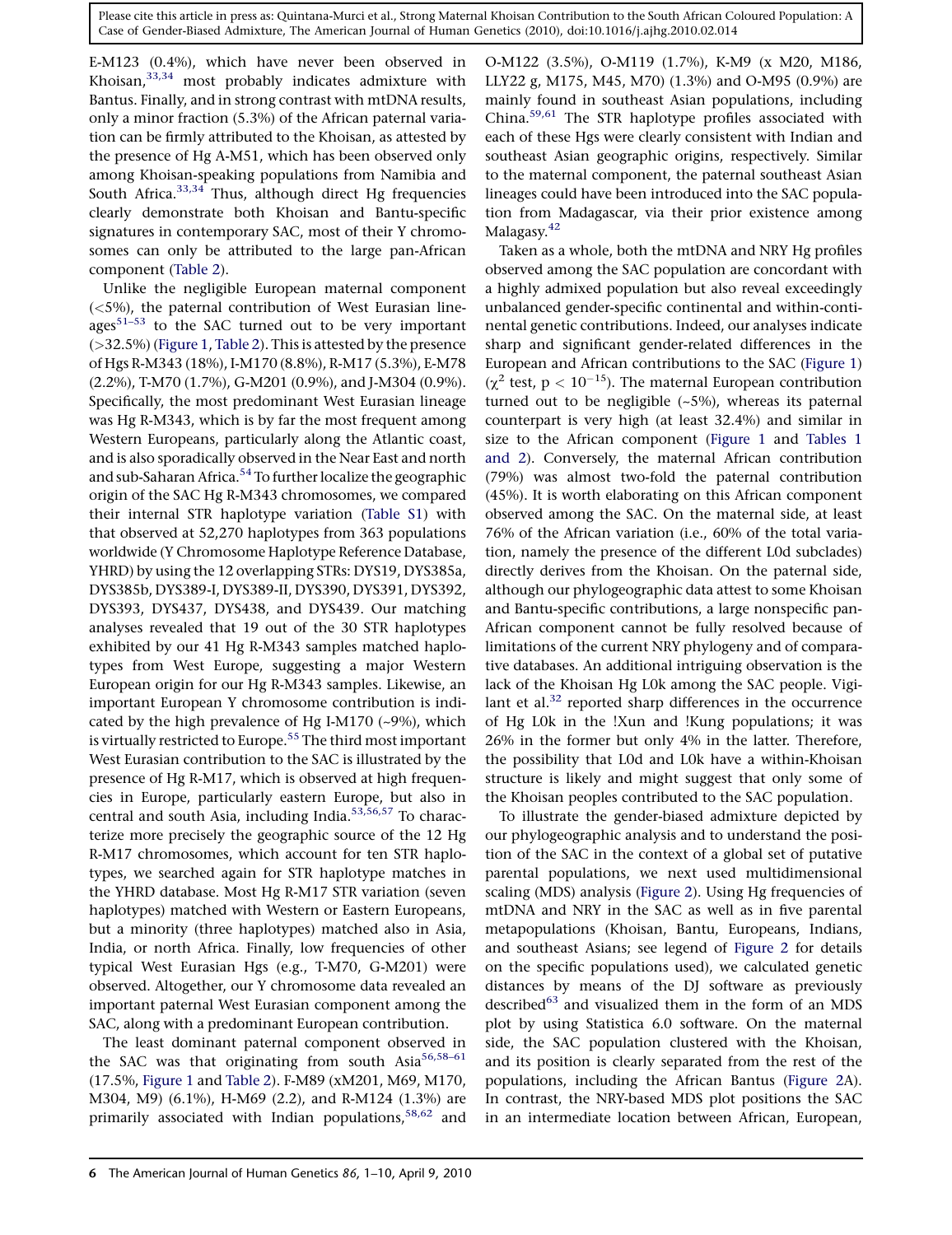<span id="page-6-0"></span>



#### Figure 2. MDS Plots Illustrating the Relationships between the South African Coloured Population and the Five Putative Parental Populations

(A) MDS plot based on mtDNA Hg frequencies.

(B) MDS plot based on NRY Hg frequencies.

The five metapopulations used as putative parental populations include Europeans, Indians, Khoisan, Bantu speakers, and southeast Asians. The European dataset included British, French, Dutch, German, and Austrian populations; the Indian dataset included populations from the Bengal Bay coast (Sri Lanka, Bangladesh, and eastern states of India); the Khoisan dataset included all available Khoisan data; the Bantu dataset included Bantu-speaking populations from South Africa and central Africa; and the southeast Asian dataset included populations from the Malay Peninsula, Sumatra, Java, and neighboring smaller isles. Because different individuals and populations have been analyzed for mtDNA and NRY, sample sizes from these metapopulations differ between the two analyses. Sample sizes of European, Indian, Khoisan, Bantu, and southeast Asian populations were, respectively:  $n = 6092$ ,  $n = 1246$ ,  $n = 298$ ,  $n = 459$ , and  $n = 616$  for mtDNA and  $n = 353$ ,  $n = 766$ ,  $n = 122$ ,  $n = 499$ , and  $n = 66$  for NRY. The lower population sample sizes for the NRY data result from the nonoverlapping nature of the markers used in the different studies. These comparative data were obtained from the MURKA database, compiled from published sources by O. Balanovsky, V. Zaporozhchenko, R. Sychev, A. Pshenichnov, and E. Balanovska.

and south/southeast Asian populations (Figure 2B). To formally assess the impact of the various continental and within-continental contributions to the SAC, we carried out admixture analysis with the coalescent-based mY estimator, which takes into account allele frequencies and molecular information, $64$  as implemented in Admix  $2.0<sup>65</sup>$  $2.0<sup>65</sup>$  $2.0<sup>65</sup>$  and treated the SAC as a hybrid of five parental populations. Mean admixture proportions and standard deviations for each component are represented schematically in Figure 3. This analysis found that the highest mean proportion of maternal ancestry of the SAC corresponds



Figure 3. Diverse Continental and within-Continental Admixture Proportions in the South African Coloured Population Mean Khoisan, Bantu-speaking, European, Indian, and southeast

Asian admixture proportions among the SAC, on the basis of the mY estimator, are represented as bars for the mtDNA and NRY data. Error bars indicate standard deviations. The five parental metapopulations used for this analysis, as well as their sample sizes, were the same as those used for the MDS analysis (Figure 2). Time of the initial admixture event was set to 400 years, and standard deviations were calculated on the basis of 10,000 bootstraps.

to the Khoisan, whereas the highest mean proportion of paternal ancestry corresponds to Europeans, followed by the Khoisan. It is worth noting that our MDS and admixture analyses are in contrast to each other with respect to the African paternal origin of the SAC; the former positions the SAC somehow closer to Bantus (Figure 2B), whereas the latter indicates a Khoisan origin (Figure 3). This apparent contradiction most likely results from the current phylogeographic limitations in discriminating between the Khoisan- and Bantu-specific parts within the more general pan-African paternal component, highlighting the general need for studies aiming to improve the resolution of the NRY pan-African phylogeny.

This study reveals several trends, which shed light on the mode in which this admixed population was recently founded. First, three major continental genetic contributions—African, European and Asian—are clearly visible. Second, more European males and African females than European females and African males were involved in the foundation of the population, whereas the south Asian contribution appears to be similar from both sexes. Third, there is an overwhelming contribution of Khoisan peoples to the gene pool of the SAC. Fourth, although the different continental contributions are more equally distributed within the SAC on the paternal side, the maternal counterpart is strongly skewed toward an African, mainly Khoisan, origin. These conclusions add to current genetic knowledge of the SAC by unequivocally identifying the gender-specific differential contributions to this population and by directly linking the contemporary SAC to the Khoisan. Interestingly, contemporary demographic data from the South African population census, combined with the known Hg L0d frequencies observed among the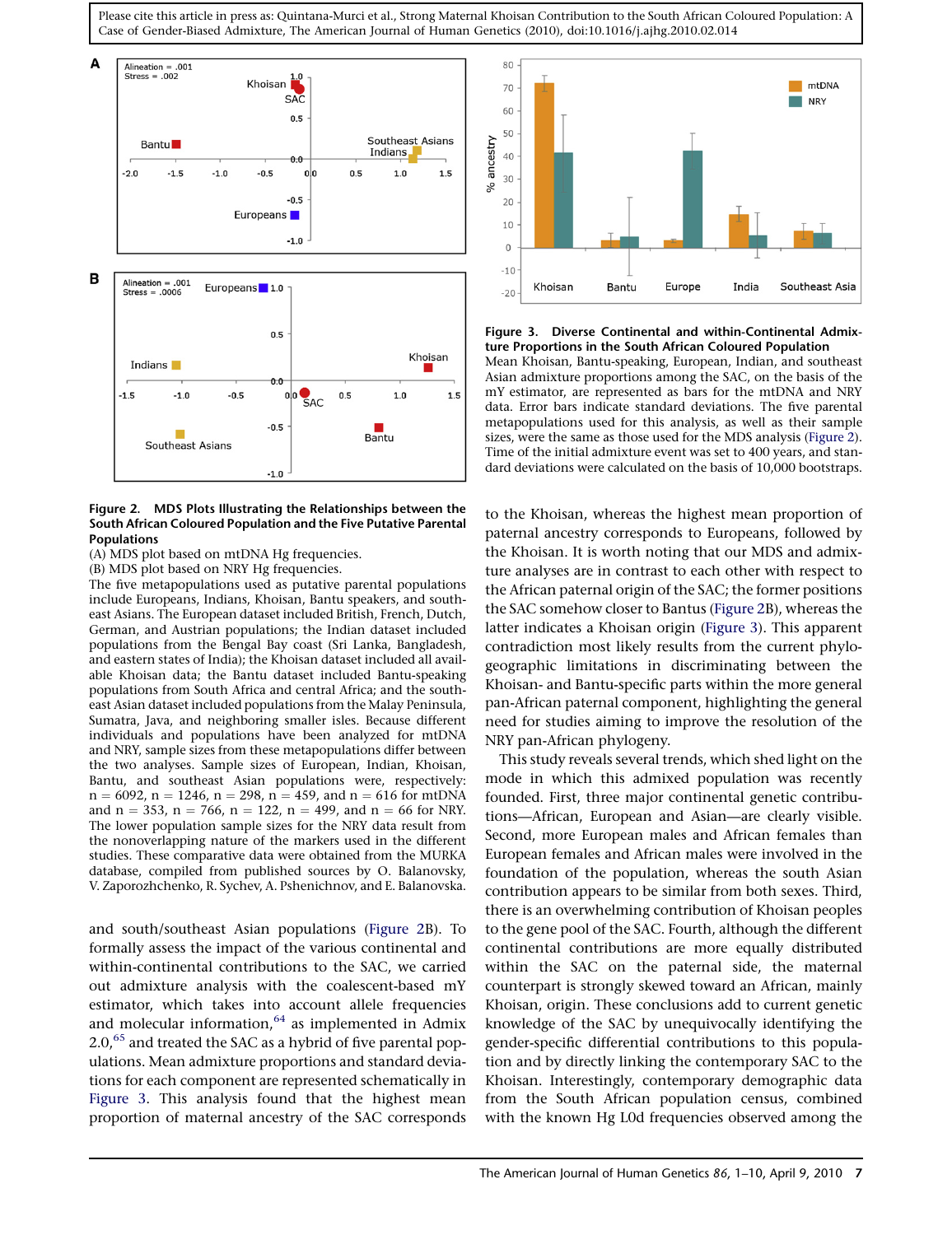<span id="page-7-0"></span>SAC and Khoisan, suggests that the majority of individuals currently carrying the Khoisan-specific L0d clade actually belong to the SAC rather than to the Khoisan. This demonstrates the successful survival of a globally rare and deeprooted mtDNA Hg in a recently admixed population.

More generally, our genetic data extend and support current knowledge from historical records describing the common phenomenon of miscegenation due to sexual encounters between European male settlers, mainly from the Netherlands, Britain, Germany, and France, or male slaves and autochthonous Khoisan women.<sup>6</sup> This is not surprising in view of the singular shortage of European women and the reports stating that the proportion of adult male slaves to adult females was up to six to one.<sup>6</sup> A large number of female slaves were given their freedom, and many subsequently married European men after their manumission.<sup>8</sup> Conversely, unions between autochthonous African or southeast Asian slave males and European women were not tolerated.<sup>8</sup> Although Khoisan women were frequently incorporated into the settler households as servants, Khoisan men had no role and were marginalized by the society.<sup>7</sup> Offspring of mixed unions usually became members of the newly emerging community and continued to blend within it, establishing the basis of the contemporary SAC population.<sup>6</sup>

In summary, our results indicate that the gene pool of the contemporary SAC is made up of distinct continental and within-continental components, which have participated in the foundation of this recently admixed population in a strong gender-biased fashion. This pattern within the microcosm of the SAC community reflects the plethora of cultures, languages, and religious beliefs practiced in South Africa, which hosts ethnically diverse populations. Anecdotally, it is noteworthy that the three most frequent combinations of paired paternal/maternal lineages observed among contemporary Coloured are R-M343/L0d, E-M2/L0d, and O-M175/L0d, capturing the essence and the outcome of the first European, pan-African, and south Asian encounters with the original Khoisan-speaking peoples of the Cape of Good Hope approximately 350 years ago.

#### Supplemental Data

Supplemental Data include two figures and one table and can be found with this article online at <http://www.cell.com/AJHG>.

### Acknowledgments

We warmly thank all study participants. We are very grateful to Blandine Massonnet for help in genotyping of mtDNA. This work was supported by Institut Pasteur and by the Centre National de la Recherche Scientifique (CNRS). Mitochondrial DNA and Y chromosome databases used for comparative analyses were partly supported by the Russian Fund of Humanities (grant 07-01-12114) and created with the help of Andrey Pshenichnov, Roman Sychev, and Elena Balanovska. P.D.V.H. and E.G.H. are supported by the Department of Science and Technology (DST) and the National

Research Foundation (NRF) Centre of Excellence for Biomedical Tuberculosis Research.

Received: January 5, 2010 Revised: January 27, 2010 Accepted: February 15, 2010 Published online: March 25, 2010

#### Web Resources

The URLs for data presented herein are as follows:

Y Chromosome Haplotype Reference Database, YHRD, [http://](http://www.yhrd.org/) [www.yhrd.org/](http://www.yhrd.org/)

Fluxus Engineering, <http://www.fluxus-technology.com/> Statistics South Africa 2007, <http://www.statssa.gov.za/>

#### References

- 1. Smith, M.W., and O'Brien, S.J. (2005). Mapping by admixture linkage disequilibrium: Advances, limitations and guidelines. Nat. Rev. Genet. 6, 623–632.
- 2. Smith, M.W., Lautenberger, J.A., Shin, H.D., Chretien, J.P., Shrestha, S., Gilbert, D.A., and O'Brien, S.J. (2001). Markers for mapping by admixture linkage disequilibrium in African American and Hispanic populations. Am. J. Hum. Genet. 69, 1080–1094.
- 3. Tian, C., Hinds, D.A., Shigeta, R., Kittles, R., Ballinger, D.G., and Seldin, M.F. (2006). A genomewide single-nucleotidepolymorphism panel with high ancestry information for African American admixture mapping. Am. J. Hum. Genet. 79, 640–649.
- 4. Mao, X., Bigham, A.W., Mei, R., Gutierrez, G., Weiss, K.M., Brutsaert, T.D., Leon-Velarde, F., Moore, L.G., Vargas, E., McKeigue, P.M., et al. (2007). A genomewide admixture mapping panel for Hispanic/Latino populations. Am. J. Hum. Genet. 80, 1171–1178.
- 5. Tian, C., Hinds, D.A., Shigeta, R., Adler, S.G., Lee, A., Pahl, M.V., Silva, G., Belmont, J.W., Hanson, R.L., Knowler, W.C., et al. (2007). A genomewide single-nucleotide-polymorphism panel for Mexican American admixture mapping. Am. J. Hum. Genet. 80, 1014–1023.
- 6. Nurse, G.T., Weiner, S., and Jenkins, T. (1985). The Peoples of Southern Africa and Their Affinities (Oxford: Clarendon Press).
- 7. Mountain, A. (2003). The First People of the Cape (Claremont, South Africa: David Philips Publishers).
- 8. Shell, R. (1994). Children of bondage (Johannesburg, South Africa: Witwatersrand University Press).
- 9. Tishkoff, S.A., Reed, F.A., Friedlaender, F.R., Ehret, C., Ranciaro, A., Froment, A., Hirbo, J.B., Awomoyi, A.A., Bodo, J.M., Doumbo, O., et al. (2009). The genetic structure and history of Africans and African Americans. Science 324, 1035–1044.
- 10. Patterson, N., Petersen, D.C., van der Ross, R.E., Sudoyo, H., Glashoff, R.H., Marzuki, S., Reich, D., and Hayes, V.M. (2010). Genetic structure of a unique admixed population: Implications for medical research. Hum. Mol. Genet. 19, 411–419.
- 11. Cavalli-Sforza, L.L., and Feldman, M.W. (2003). The application of molecular genetic approaches to the study of human evolution. Nat. Genet. 33 (Suppl), 266–275.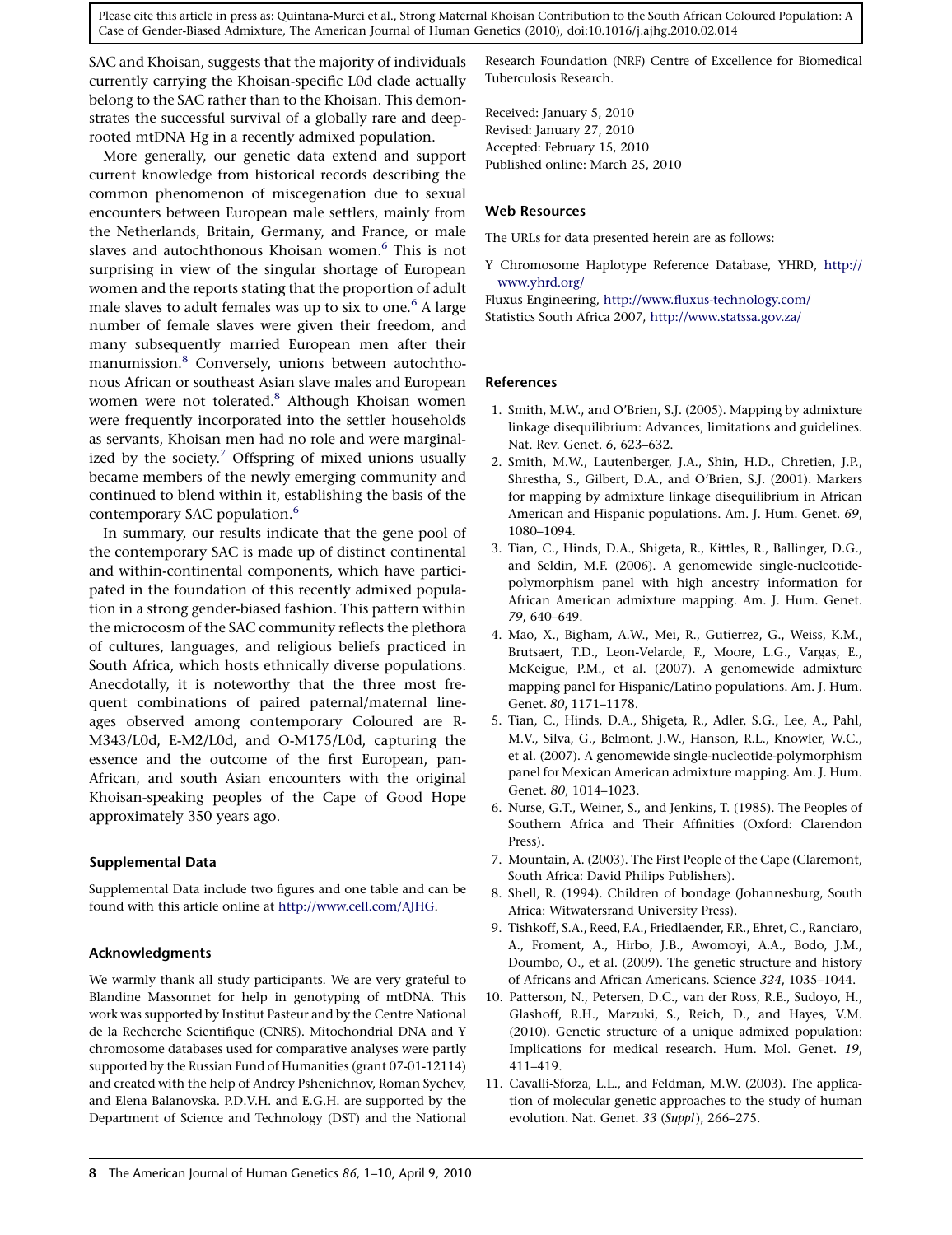- <span id="page-8-0"></span>12. Jobling, M.A., and Tyler-Smith, C. (2003). The human Y chromosome: An evolutionary marker comes of age. Nat. Rev. Genet. 4, 598–612.
- 13. Pakendorf, B., and Stoneking, M. (2005). Mitochondrial DNA and human evolution. Annu. Rev. Genomics Hum. Genet. 6, 165–183.
- 14. Underhill, P.A., and Kivisild, T. (2007). Use of y chromosome and mitochondrial DNA population structure in tracing human migrations. Annu. Rev. Genet. 41, 539–564.
- 15. Underhill, P.A., Passarino, G., Lin, A.A., Shen, P., Mirazon Lahr, M., Foley, R.A., Oefner, P.J., and Cavalli-Sforza, L.L. (2001). The phylogeography of Y chromosome binary haplotypes and the origins of modern human populations. Ann. Hum. Genet. 65, 43–62.
- 16. Zhivotovsky, L.A., Underhill, P.A., Cinnioglu, C., Kayser, M., Morar, B., Kivisild, T., Scozzari, R., Cruciani, F., Destro-Bisol, G., Spedini, G., et al. (2004). The effective mutation rate at Y chromosome short tandem repeats, with application to human population-divergence time. Am. J. Hum. Genet. 74, 50–61.
- 17. Torroni, A., Achilli, A., Macaulay, V., Richards, M., and Bandelt, H.J. (2006). Harvesting the fruit of the human mtDNA tree. Trends Genet. 22, 339–345.
- 18. Bamshad, M.J., Watkins, W.S., Dixon, M.E., Jorde, L.B., Rao, B.B., Naidu, J.M., Prasad, B.V., Rasanayagam, A., and Hammer, M.F. (1998). Female gene flow stratifies Hindu castes. Nature 395, 651–652.
- 19. Destro-Bisol, G., Donati, F., Coia, V., Boschi, I., Verginelli, F., Caglia, A., Tofanelli, S., Spedini, G., and Capelli, C. (2004). Variation of female and male lineages in sub-Saharan populations: the importance of sociocultural factors. Mol. Biol. Evol. 21, 1673–1682.
- 20. Dupanloup, I., Pereira, L., Bertorelle, G., Calafell, F., Prata, M.J., Amorim, A., and Barbujani, G. (2003). A recent shift from polygyny to monogamy in humans is suggested by the analysis of worldwide Y-chromosome diversity. J. Mol. Evol. 57, 85–97.
- 21. Kayser, M., Brauer, S., Weiss, G., Schiefenhovel, W., Underhill, P., Shen, P., Oefner, P., Tommaseo-Ponzetta, M., and Stoneking, M. (2003). Reduced Y-chromosome, but not mitochondrial DNA, diversity in human populations from West New Guinea. Am. J. Hum. Genet. 72, 281–302.
- 22. Oota, H., Settheetham-Ishida, W., Tiwawech, D., Ishida, T., and Stoneking, M. (2001). Human mtDNA and Y-chromosome variation is correlated with matrilocal versus patrilocal residence. Nat. Genet. 29, 20–21.
- 23. Salem, A.H., Badr, F.M., Gaballah, M.F., and Paabo, S. (1996). The genetics of traditional living: Y-chromosomal and mitochondrial lineages in the Sinai Peninsula. Am. J. Hum. Genet. 59, 741–743.
- 24. Wilder, J.A., Kingan, S.B., Mobasher, Z., Pilkington, M.M., and Hammer, M.F. (2004). Global patterns of human mitochondrial DNA and Y-chromosome structure are not influenced by higher migration rates of females versus males. Nat. Genet. 36, 1122–1125.
- 25. Wilder, J.A., Mobasher, Z., and Hammer, M.F. (2004). Genetic evidence for unequal effective population sizes of human females and males. Mol. Biol. Evol. 21, 2047–2057.
- 26. Wooding, S., Ostler, C., Prasad, B.V., Watkins, W.S., Sung, S., Bamshad, M., and Jorde, L.B. (2004). Directional migration in the Hindu castes: inferences from mitochondrial, autosomal and Y-chromosomal data. Hum. Genet. 115, 221–229.
- 27. Seielstad, M.T., Minch, E., and Cavalli-Sforza, L.L. (1998). Genetic evidence for a higher female migration rate in humans. Nat. Genet. 20, 278–280.
- 28. Achilli, A., Rengo, C., Battaglia, V., Pala, M., Olivieri, A., Fornarino, S., Magri, C., Scozzari, R., Babudri, N., Santachiara-Benerecetti, A.S., et al. (2005). Saami and Berbers–an unexpected mitochondrial DNA link. Am. J. Hum. Genet. 76, 883–886.
- 29. Behar, D.M., Villems, R., Soodyall, H., Blue-Smith, J., Pereira, L., Metspalu, E., Scozzari, R., Makkan, H., Tzur, S., Comas, D., et al. (2008). The dawn of human matrilineal diversity. Am. J. Hum. Genet. 82, 1130–1140.
- 30. Palanichamy, M.G., Sun, C., Agrawal, S., Bandelt, H.J., Kong, Q.P., Khan, F., Wang, C.Y., Chaudhuri, T.K., Palla, V., and Zhang, Y.P. (2004). Phylogeny of mitochondrial DNA macrohaplogroup N in India, based on complete sequencing: implications for the peopling of South Asia. Am. J. Hum. Genet. 75, 966–978.
- 31. Salas, A., Richards, M., De la Fe, T., Lareu, M.V., Sobrino, B., Sanchez-Diz, P., Macaulay, V., and Carracedo, A. (2002). The making of the African mtDNA landscape. Am. J. Hum. Genet. 71, 1082–1111.
- 32. Vigilant, L., Stoneking, M., Harpending, H., Hawkes, K., and Wilson, A.C. (1991). African populations and the evolution of human mitochondrial DNA. Science 253, 1503–1507.
- 33. Knight, A., Underhill, P.A., Mortensen, H.M., Zhivotovsky, L.A., Lin, A.A., Henn, B.M., Louis, D., Ruhlen, M., and Mountain, J.L. (2003). African Y chromosome and mtDNA divergence provides insight into the history of click languages. Curr. Biol. 13, 464–473.
- 34. Tishkoff, S.A., Gonder, M.K., Henn, B.M., Mortensen, H., Knight, A., Gignoux, C., Fernandopulle, N., Lema, G., Nyambo, T.B., Ramakrishnan, U., et al. (2007). History of click-speaking populations of Africa inferred from mtDNA and Y chromosome genetic variation. Mol. Biol. Evol. 24, 2180–2195.
- 35. Pereira, L., Macaulay, V., Torroni, A., Scozzari, R., Prata, M.J., and Amorim, A. (2001). Prehistoric and historic traces in the mtDNA of Mozambique: Insights into the Bantu expansions and the slave trade. Ann. Hum. Genet. 65, 439–458.
- 36. Kong, Q.P., Bandelt, H.J., Sun, C., Yao, Y.G., Salas, A., Achilli, A., Wang, C.Y., Zhong, L., Zhu, C.L., Wu, S.F., et al. (2006). Updating the East Asian mtDNA phylogeny: A prerequisite for the identification of pathogenic mutations. Hum. Mol. Genet. 15, 2076–2086.
- 37. Metspalu, M., Kivisild, T., Metspalu, E., Parik, J., Hudjashov, G., Kaldma, K., Serk, P., Karmin, M., Behar, D.M., Gilbert, M.T., et al. (2004). Most of the extant mtDNA boundaries in south and southwest Asia were likely shaped during the initial settlement of Eurasia by anatomically modern humans. BMC Genet. 5, 26.
- 38. Quintana-Murci, L., Chaix, R., Wells, R.S., Behar, D.M., Sayar, H., Scozzari, R., Rengo, C., Al-Zahery, N., Semino, O., Santachiara-Benerecetti, A.S., et al. (2004). Where west meets east: The complex mtDNA landscape of the southwest and Central Asian corridor. Am. J. Hum. Genet. 74, 827–845.
- 39. Thangaraj, K., Chaubey, G., Singh, V.K., Vanniarajan, A., Thanseem, I., Reddy, A.G., and Singh, L. (2006). In situ origin of deep rooting lineages of mitochondrial Macrohaplogroup 'M' in India. BMC Genomics 7, 151.
- 40. Sun, C., Kong, Q.P., Palanichamy, M.G., Agrawal, S., Bandelt, H.J., Yao, Y.G., Khan, F., Zhu, C.L., Chaudhuri, T.K., and